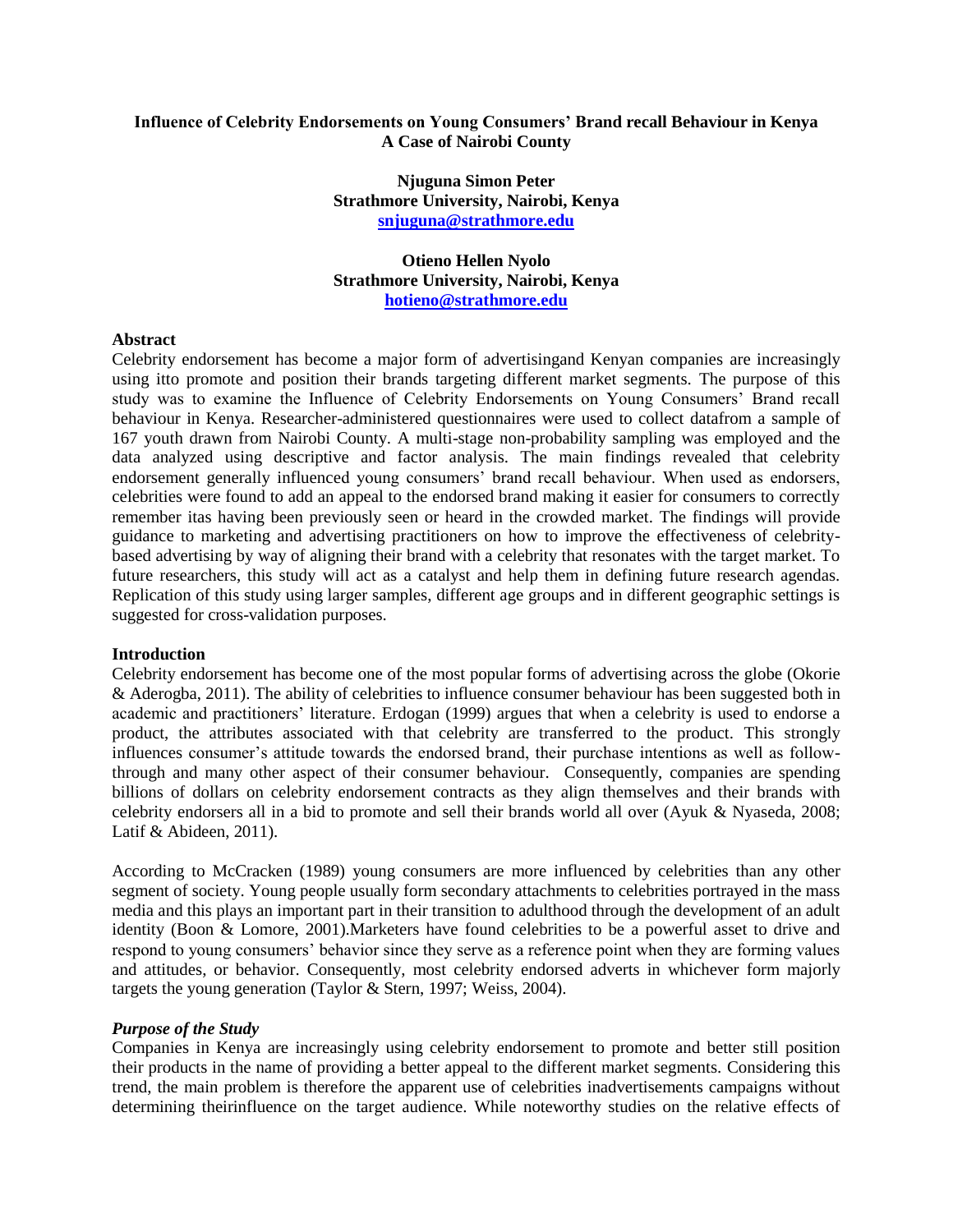celebrity endorsement on consumer behaviour exist (Spry, Pappn, & Cornwell, 2011; Pringle & Binet, 2005; Menon, 2001; Roy, 2006; Pornpitakpan, 2003; Petty, Cacioppo & Schumann, 1983). Ayuk & Nyaseda (2008) and Appiah (2011) observed that a large portion of the existing empirical findings comes from the developed nations and that few studies on the influence of celebrities on young consumer behaviour have been undertaken in non-Western context and the Kenya context in particular. Therefore, the available evidence of the influence of celebrity endorsement on young consumers' behaviour need not hold true when generalized in Kenya due to the differences in terms of geographical, societal and cultural contexts. Besides, different celebrity endorsement appeals differently to different consumer age groups and thus the available evidence may not be applicable to younger consumers particularly in Kenyan context. The purpose of this study was to examine the influence of celebrity endorsement on young consumers' brand recall behaviour in Kenya, a sub-Saharan African country.

### *An overview of celebrity endorsement in Kenya*

The concept of a celebrity endorsement is not new in Kenya and can be traced back to the 1970s when Kipchoge Keino, the 1968 Mexico Olympic gold medalist, was signed by the Coca-Cola Company to feature in Coca-Cola adverts (Karuku, 2010). Since then, this strategy has become a popular approach to communicate about brands. Many companies in Kenya are now turning towards well-known musicians, sport personalities, comedians, media personalities, beauty queens, as well as local actors and actresses to endorse their products and services. Interestingly, celebrity endorsement in Kenya is not sector specific as it is being employed across industries be it in tele-communication, financial services, auto-mobile or consumables and regardless of product type (Karuku, 2010). Examples of such local marketing effort include: the signing of Paul Julius Nunda (Jua Cali) by Telkom Kenya in its Orange 'Dunda' Campaign in 2009 and Yego, a javelin medalist in 2012 London Olympic, to promote Orange's Internet services in 2013. East African Breweries Limited (EABL) have featured eminent musicians David Mathenge (Nameless) and Esther Wahome; and sports legend Paul Tergat in their adverts. Similarly, Coca Cola Company picked on Charles Bukeko, who acts as Papa Shirandula as the face of their Coca Cola "Brrr" campaign that was ran globally. On their part, Equity Bank featured the former Miss Kenya, Cecilia Mwangi, marathoner Paul Tergat and Afro-fusion musician Susan Owiyo in their "Karibu Member" advertising campaign. From the above illustrations, it is evident that celebrity endorsement in Kenya has increasingly become a common feature of modern advertising.

### **Theoretical Literature review**

According to Braunstein & Zhang (2005) several models have been proposed as possible lens to study how endorsers might influence consumers and what attributes of the celebrity are more influential. Nevertheless, the theoretical background for this study is situated on four prominent models: the Source Credibility Model (Hovland, Janis, & Kelley, 1953; Hovland & Weiss, 1951), the Source Attractiveness Model (McGuire, 1968), the Product Match-Up Hypothesis (Kahle & Homer, 1985; Kamins, 1989, 1990), and the Meaning Transfer Model (McCracken, 1989).

### *The Source Credibility Model*

Hovland, Janis & Kelley (1951) proposed the source credibility model which holds that effectiveness of a message depends on perceived levels of expertise and trustworthiness of an endorser. Thus, information acquired from a credible source will have a favorable impact on the opinions, beliefs, action and behavior of a recipient, in this case the consumer (Kelman, 1961; Erdogan, 1999). Credibility refers to the listener's level of acceptance of, and degree of confidence in the endorser and the message (Ohanian, 1990) and it is made up of two components: expertise (knowledge) and trustworthiness (Baker & Churchill, 1977; Maddux & Rogers, 1980; Joseph, 1982; Kahle & Homer, 1985). Expertise is the perceived ability of an endorser to make or provide valid assertions about something based on their perceived level of knowledge, skills and experience in that field (Ohanian, 1991; Hovland et al., 1953).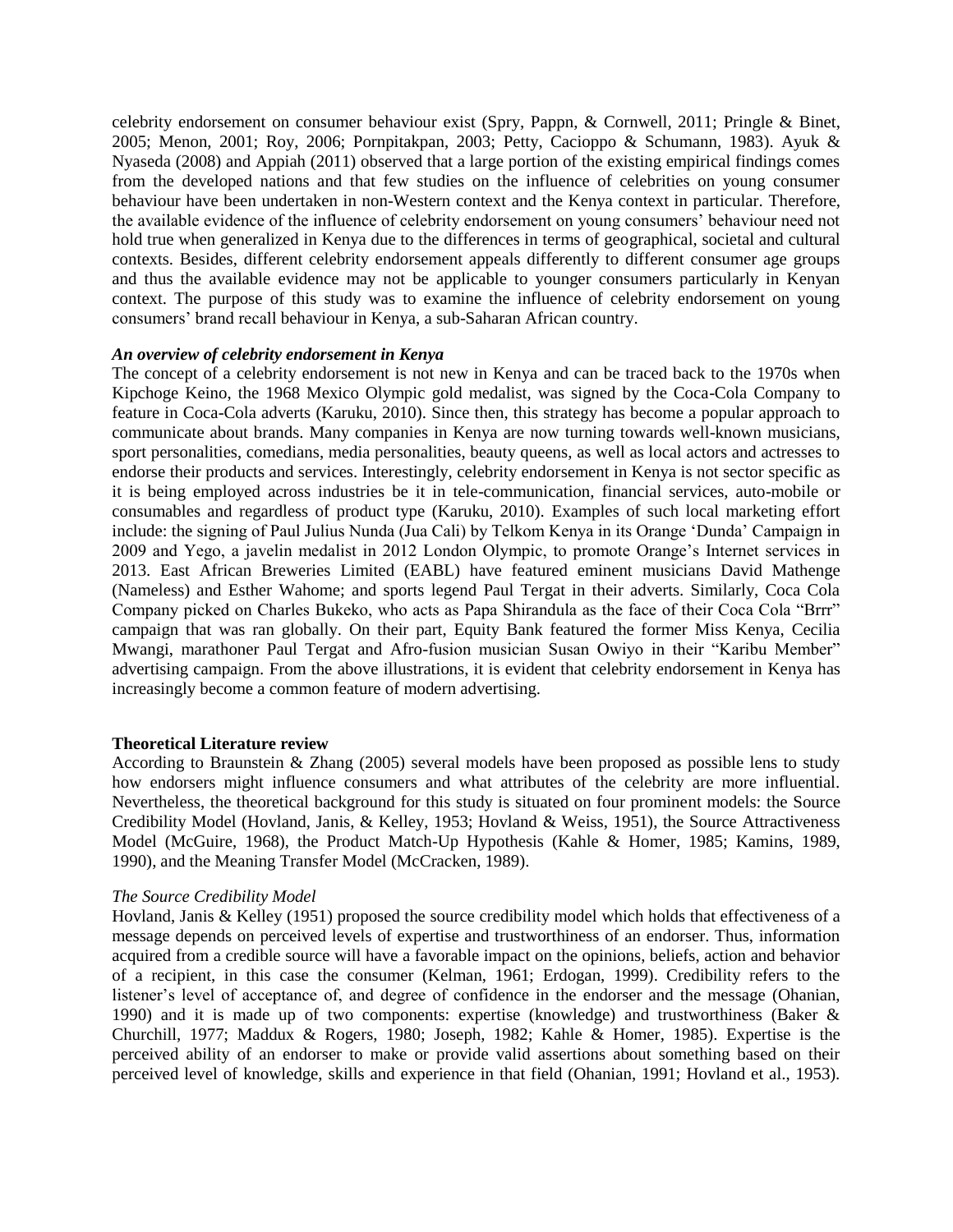Trustworthiness is the target audience's perceived level of integrity, honesty and believability of the endorser (Ohanian, 1991; Erdogan et al. 2001).

### *The Source Attractiveness Model*

The source attractiveness model argues that attractiveness of a perceived source have a favorable effect on the receptivity of the message (Erdogan, 1999; Meenaghan, 1995; Kelman, 1961). Source attractiveness is the endorser's physical approach personality, likeability, and similarity to the receiver (Solomon, 2009). According to McGuire (1968) attractiveness is made up of three interrelated dimensions: familiarity, similarity and likeability.Familiarity of an endorser is the extent to which the receiver (customer) has knowledge or is aware of the source (endorser) resulting from exposure. Similarity is the extent to which the receiver (customer) finds imaginary resemblance between the source (endorser) and itself. Likeability is the degree to which the receiver holds affection/acceptance of the source (endorser) based on its physical appearance, intellectual skills or behavior (McCracken, 1989; McGuire, 1968).

### *The Product Matchup Hypothesis*

The product match-up hypothesis holds that for an endorsement to be effectiveness a lucid 'fit' should exist between the brand being endorsed and the celebrity endorsing it (Till & Busler, 1998). The model specifically stresses that the personality characteristics of a celebrity endorser will enhance a product's evaluations only if the celebrity's image 'match-up' with the product's characteristics (Erdogan 1999). This product-celebrity match-up doesn't only depend on just conventional congruency but also on the physical attractiveness of the celebrity. Thus, for any endorsement to be perceived credible enough to enhance the image of the product and influence on consumers' behavior, the celebrity and product features should be seen to complement each other (Kamins, 1990). According to Misra & Beatty (1990) there should be a 'fit' between the celebrity's characteristics, personality, image and the brand's attributes.

### *The Meaning Transfer Model*

The meaning transfer model holds that celebrity endorsers bears a set of meanings which resides in them such asgender, age, social-status, class, personality, lifestyle types, and cultural meanings (McCracken, 1989; Brierley, 1995). The Meaning Transfer Model revolves around meanings and their transfer along a path comprising three successive stages. Every celebrity encompasses a unique set of meanings which during the endorsement process are transferred to the product being endorsed thereby creating a product personality that depends on the symbolic properties conveyed by the endorser. Eventually, when a consumer buys the product, these meanings are transferred to the consumer (McCraken, 1989).

### **Empirical Literature review**

Celebrity endorsement has been found to enhance consumers' assessment of the products, aid in the recognition of brand names (Petty et al., 1983; Menon, 2001; Clark & Horstman, 2003) and eventually to generate a greater likelihood of customers' choosing the endorsed brand (Kahle & Homer 1985; Kamins et al., 1989; Ohanian, 1991). According to Kahle & Homer (1985), the attractiveness of a celebrity can enhance the attractiveness of a brand which consequently increases the possibility of it being remembered. Burroughs & Feinberg (1987) have argued that the presence of a celebrity endorser in an advert aids in the identification of brands that are associated with such an endorser. Further, the duo noted that if a proper association is established between a product name and the endorser, the presentation of an endorser's name tends to significantly increase the likelihood that the product name will also be recalled to mind.

While investigating the effectiveness of matching endorsers with a brand, Misra & Beatty (1990) found that the attitudes toward adverts and the recall of products in such adverts improves when there is congruence between the endorser and the brand name. Buttressing the same proposition, Aaker & Day (2010) pointed that if the consumers establish a link between the endorser and the brand, the consumers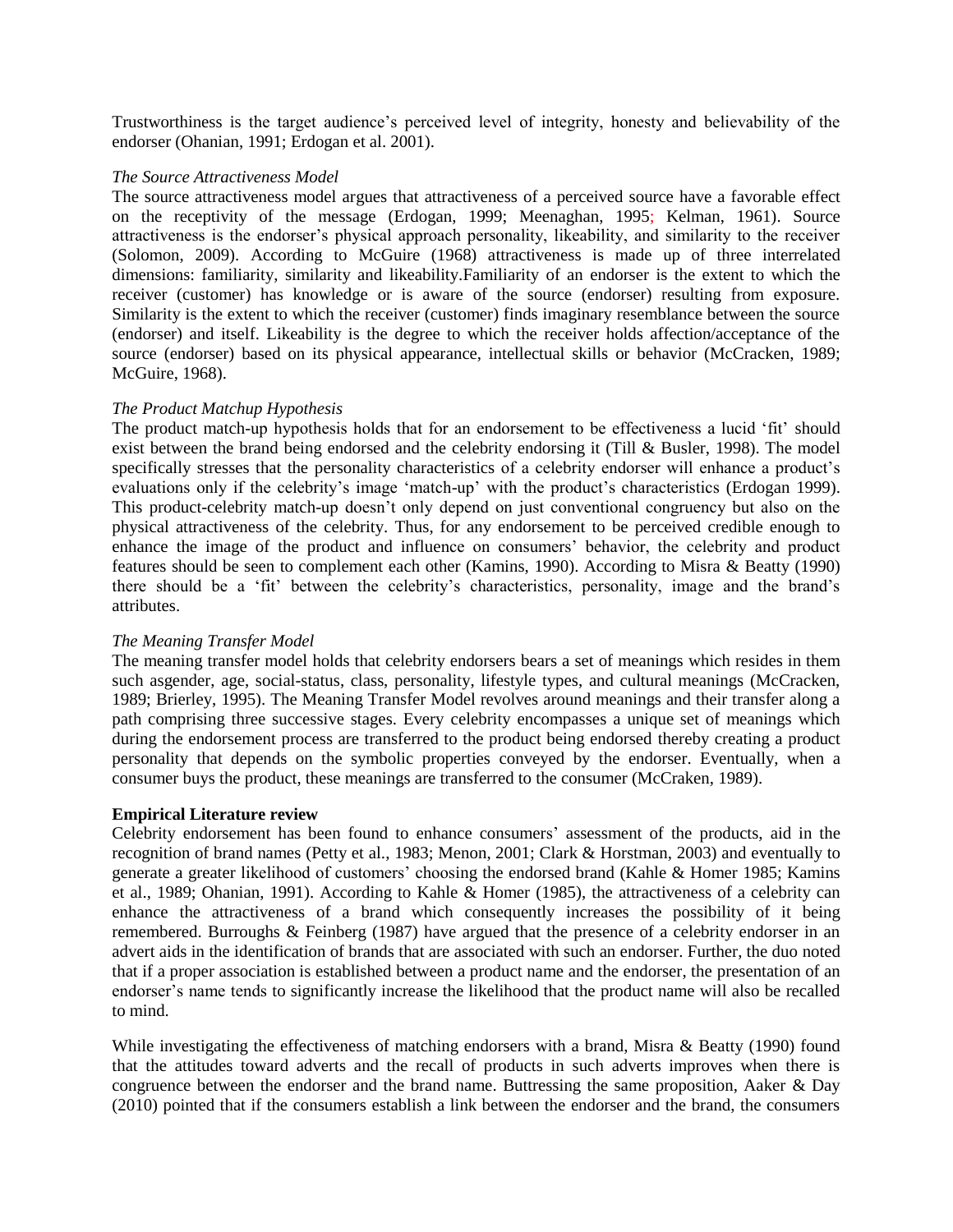ends up having a positive belief and disposition toward the brand. Similarly, while studying the impact of celebrity match on consumers in China, Ogunsiji (2012) found out that celebrity match with the target audience increases the marketability of a brand due to the increased attention and the resultant brand recall. Hsu & McDonald (2002) also noted that it is easy to recall a product or brand that is very often associated with a particular endorser over a long period of time in advertising. In her study, Ohanian (1991) acknowledges that a celebrity has the ability to create awareness and initial interest for an advert. Okorie & Aderogba (2011) on their part argues that celebrity's endorsement helps maintain consumers' brand attention and recall which is likely to influence them to choose goods and services endorsed by celebrities compared to those without such endorsements.

Nevertheless, evidence has also shown that celebrity endorsement does not always project the thoughts that are linked to the brand in a consumer's memory. In their respective studies, Petty et al. (1983) and Friedman & Friedman (1979) argued that celebrity endorsers enhanced brand recall and increased brand recognition but only under low involvement conditions. Supporting their argument, Kokil (1991) while investigating the effect of celebrity endorsement on brand building in India, argued that the correct choice of a celebrity can influence consumer behavior but its effects on the long term brand recall and loyalty was yet somewhat arguable. Further still, while studying the effects of endorsers on purchase intentions among Philippine consumers, Rodriguez (2008) found that there are other variables apart from the physical attractiveness of the celebrity which affects the effectiveness of the message and brand recall.

From the above discussion, it is clear that literature has contradictory evidence about the impact of the credibility dimensions on consumers' brand recall. While some studies found out that celebrity endorsements were likely to persuade and induce a high level of brand recall in consumers, others found that this was dependent on other factors apart from the celebrity attributes such as the type of buying, levels of involvement etc. and thus the influence of celebrity endorsement is still highly debatable and subject to investigation.

## **Methodology**

### *Sample Selection and Data Collection*

The study adopted a deductive approach given that it attempted to build on an already well-established theoretical framework as it sought to explain the casual relationship between the variables. The strategy of enquiry adopted was a descriptive survey with a view of establishing the influence of celebrity endorsement on young consumers' brand recall behaviour in Kenya (Kothari, 2004; Creswell, 2003). A quantitative-descriptive research design was employed to help establish the state of affairs as it existed as argued by Saunders, Lewis & Thornhill, (2009); Creswell, (2003) and Kothari (2004). Descriptive and exploratory factor analysiswere used to analyze the collected data. Questionnaires were designed and used to collect primary data in the survey from 180 youth drawn from drawn from six selected divisions in Nairobi County, Kenya. A youth was defined as any individualwithin the republic of Kenya who have attained the age of 18 years but have not attained the age of 35 (GOK, 2010). Nairobi County has eight administrative divisions: Westlands, Kibera, Embakasi, Dagoretti, Pumwani and Kasarani which have further been categorized into three distinct market zones namely; Upper income, Middle income and Lower income markets based on the economic development and well-being of their inhabitants (Nairobi City, 2010). Taking cognizant of the heterogeneous nature of the population, a multi-stage nonprobability sampling was employed. First, a total of six divisions were purposively selected, two divisions from each of the three aforementioned market segment, based on the Nairobi City household sampling frame (Nairobi City, 2010). Secondly, convenience sampling was employed to hand-pick respondents found at the local shopping malls, churches, markets and other youth forums within the selected divisions. Respondents were identified on the basis of their proximity, ease of access and willingness to participate in the study while taking care to ensure diversity in terms gender, levels of education, employment status and income level. Convenience sampling was deemed appropriate as it has been found to be the most common sampling technique used when dealing with young consumers as the sampling unit (Kumar, Kim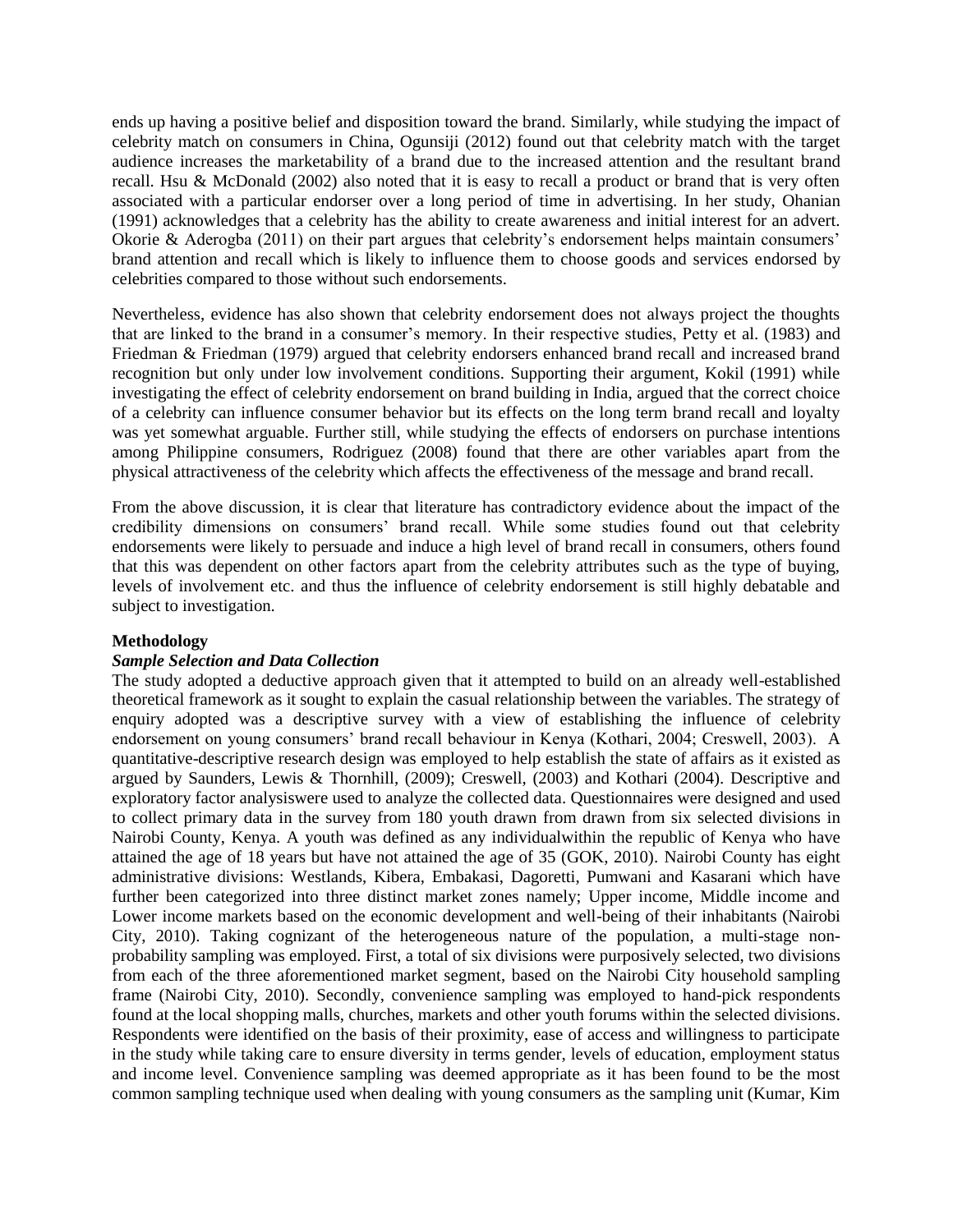& Lou, 2009; La Ferle & Chan, 2008; Martin & Bush, 2000). A total of 180 questionnaires were administered by the researcher with the help of two researcher assistants trained before-hand. The research was conducted in themonth of February, 2014 and took a period of ten man days.

### *Data Analyses*

To validate the scale used in the study, an exploratory factor analysis (EFA) using the principal component analysis (PCA) and the Cronbach's alpha test was used to check for internal consistency among the resulting variables using Statistical Package for the Social Sciences (SPSS) version 21. Before conducting the factor analysis, Kaiser-Meyer-Olkin (KMO) Measure of Sampling Adequacy (MSA) was conducted to establish the proportion of variance in the variables that might be caused by underlying factors and an overall KMO for the data was 0.623 recorded. According to Hair, Black, Babin, Anderson & Tatham (2006) this value was considered sufficient for the study to progress with factor analysis given that a sample ought to have a KMO MSA greater than 0.6 for it to beconsidered adequate. The Bartlett's test of Sphericity showed a significant value of 0.0000, which meant that a strong relationship exists among the variables which made it possible for them to cluster. The initial factor solution resulted in six components which accounted for 67.836% of the total variance. To get more refined and useful factors than the direct component loadings, the resulting factors were then rotated for factor loadings using Varimax with Kaiser Normalization rotation method as argued by Hair et al. (2006).For a variable to be included in the final revised structure, two rules were followed: (Test 1) an item must have had a loading threshold of at least 0.40 (Hair et al., 2006); and (Test 2) a difference between square loading (factor/item-total correlation) of at least 0.30 factor loading on at least one factor (Blankson & Stokes, 2002). In addition, Eigen-values specified for the factor analysis was only for values greater than one as argued by Malhotra & Birks (2007). This resulted to four factors which accounted for 57.149% of the total variance **(Table I).**

### *Findings and Discussions*

A total of 180 questionnaires were administered out of which 167 were completely filled giving a 92.78% response rate. 51.5% (86) of the respondents were female while the remaining 48.5% (81) were male. Majority of the respondents (73%) had post-secondary education (56university graduates and 71college graduates); 20.7%were high school graduates while the remaining 6.3%had graduated from primary school.Many of the respondents (51.7%) were either salaried or in self-employment, thirteen respondents (7.5%) were unemployed while over forty percent of the respondents were students **(Table II).**

The twenty-one items in the questionnaire were subjected to an EFA using the PCA followed by a Varimax with Kaiser Normalization rotation method. This resulted to four components which accounted for 57.149% of the total varianceandthey had an overall Cronbach's Alpha value 0.850 was considered sufficient (Malhotra & Birks, 2007). One statement, "I choose a product if is endorsed by celebrities whom we share similar lifestyle" did not load on any component thus was not clustered with any other. A reliability test was then performed on the all the four components using the Cronbach's Alpha test. Component 1 recorded a Cronbach's Alpha value of 0.815, component 2 had an  $(\alpha)$  value = 0.813, component 3 had a Cronbach's Alpha value of 0.753 while component 4 had a Cronbach's Alpha value of 0.775 **(Table III).**

This study proposed four main celebrity's attributes that influenced on young consumers' brand recall behaviour. These are: celebrity credibility, celebrity attractiveness, celebrity meanings transfer and celebrity match-up. Celebrity attractiveness was the most important aspect of celebrity endorsement that galvanized young consumers' brand recall. It collected eight items that represents a celebrity who is stylish/elegant, presentable, sexy, trustworthy, handsome/beautiful, respectable and likeable.The perceived level of physical attractiveness of the celebrity (beautiful or handsome) was the key determinant of celebrity's attractiveness.Celebrity's attractiveness was found to be based on three interrelated aspects: familiarity, similarity and likeability (McGuire, 1985 & McCracken, 1989). Celebrity's instant recognition (familiarity) enabled consumers to quickly recognize the endorsed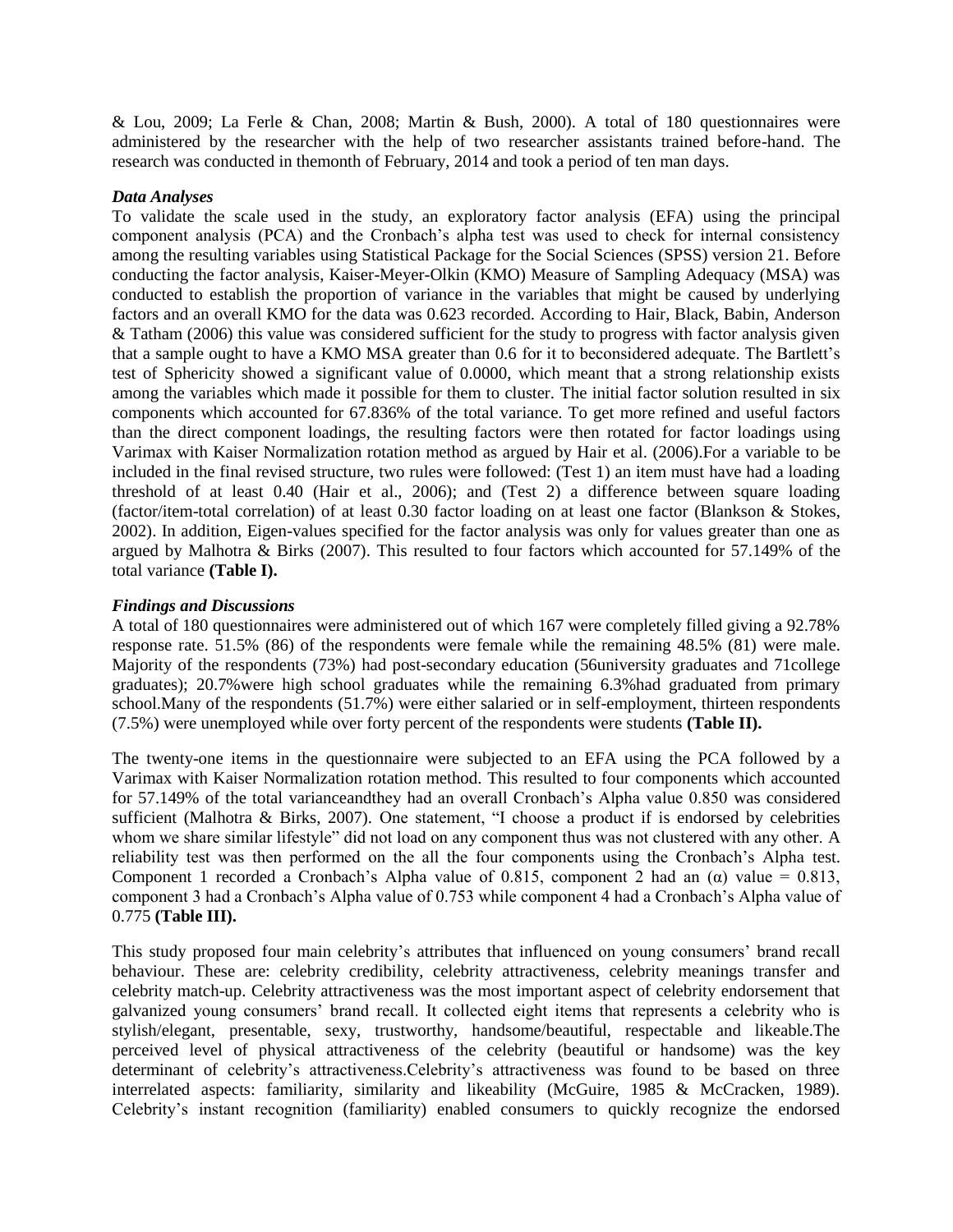brand.An endorser's name tends to significantly increase the chances that the product being endorsed will be recalled to mind and chosen among the alternatives (Friedman & Friedman, 1979; Burroughs & Feinberg, 1987).

Celebrity credibility was the second attribute that influenced brand recall and was found to be a sum total of six elements namely: perceived level trust, experience, knowledge, honesty, dependability and skills. The most important dimension of celebrity credibility was found to be trust followed by experience and knowledge. The effectiveness of the message depends on the perceived level of trustworthiness and expertise of the endorser (Hovland et al., 1953). Trustworthiness is dependent on the perceived honesty and dependability of the celebrity endorser while expertise depends on the perceived extent to which a celebrity provides valid assertions based on their perceived knowledge, experience and or skills (Miciak & Shanklin, 2002; Baker & Churchill, 1977; Maddux & Rogers, 1980; Joseph, 1982 and Kahle & Homer, 1985).

Celebrity meanings transfer consisted of five elements. These elements were all related to the symbolic meanings that consumers associated with celebrity. Lifestyle of the celebrity was found to be the most important element that made up the celebrity meanings transfer. The lifestyle of a celebrity is seen to conform a lot to their personalities and as a result consumers tend to appropriate these to the brand that a celebrity endorses thereby increasing the recall value of that brand. Celebrities have symbolic meanings associated with them, which are drawn from their public career roles and performances, which are then passed to the endorsed product and eventually to the consumers thereby impacting on them (McCraken, 1986; 1989).

Celebrity match–up was found to be made up of three key elements all relating to consumers' ability to identify an associative link between the celebrity with either the product or the targeted audience and a connection between the product and what the celebrity is known for. Celebrity-product match-up was the main element that explained celebrity match-up and this was in agreement with Katyal (2007) who argued that celebrities generated brand recall only when consumers find a lucid fit between the celebrity and the brand. This was also consistent with the findings of Till & Busler, (2000) and Misra & Beatty (1990) who argued that endorsers are more effective when there is a fit between the endorser and the endorsed product. Endorsers who have demographic characteristics similar to those of the target audience are viewed more viable and thus are more influential (Ohanian, 1991; Kamins, 1994; Ogunsiji, 2012; Hsu & McDonald, 2002; Okorie & Aderogba, 2011).

### **Conclusions and Managerial Implications**

This study was carried out to determine the influence of celebrity endorsement on young consumers' brand recall behaviour. Four celebrity's attributes-celebrity attractiveness, celebrity credibility, celebrity meanings transfer and celebrity match-up - were found to positively influence on young consumers' brand recall behaviour. Of the four, celebrity attractiveness was found to be major celebrity attribute which influenced young consumers' intent to recall the endorsed brand. This was followed by celebrity's credibility. Celebrity meanings transfer was third while celebrity match-up was the least influential. Therefore, celebrity endorsement was found to be a cumulative effect of all celebrity's attributes and was found to positively influence on young consumers' brand recall behaviour. This suggests that when used as endorsers, celebrities adds an appeal to the endorsed brand and this makes it easier for consumers to correctly remember (recall) the brand as having been previously seen or heard in the crowded market.

The research's findings are considered important in that they will provide insight into how celebrity endorsement shapes and influence consumer's behavior among young consumers in Kenya, a sub-Saharan African country. This will help marketing and advertising practitioners to align their brand with a celebrity that resonates with the young consumers whom they are targeting, as well as provide useful information to MNCs when advertising products targeting the youths in the Kenyan market.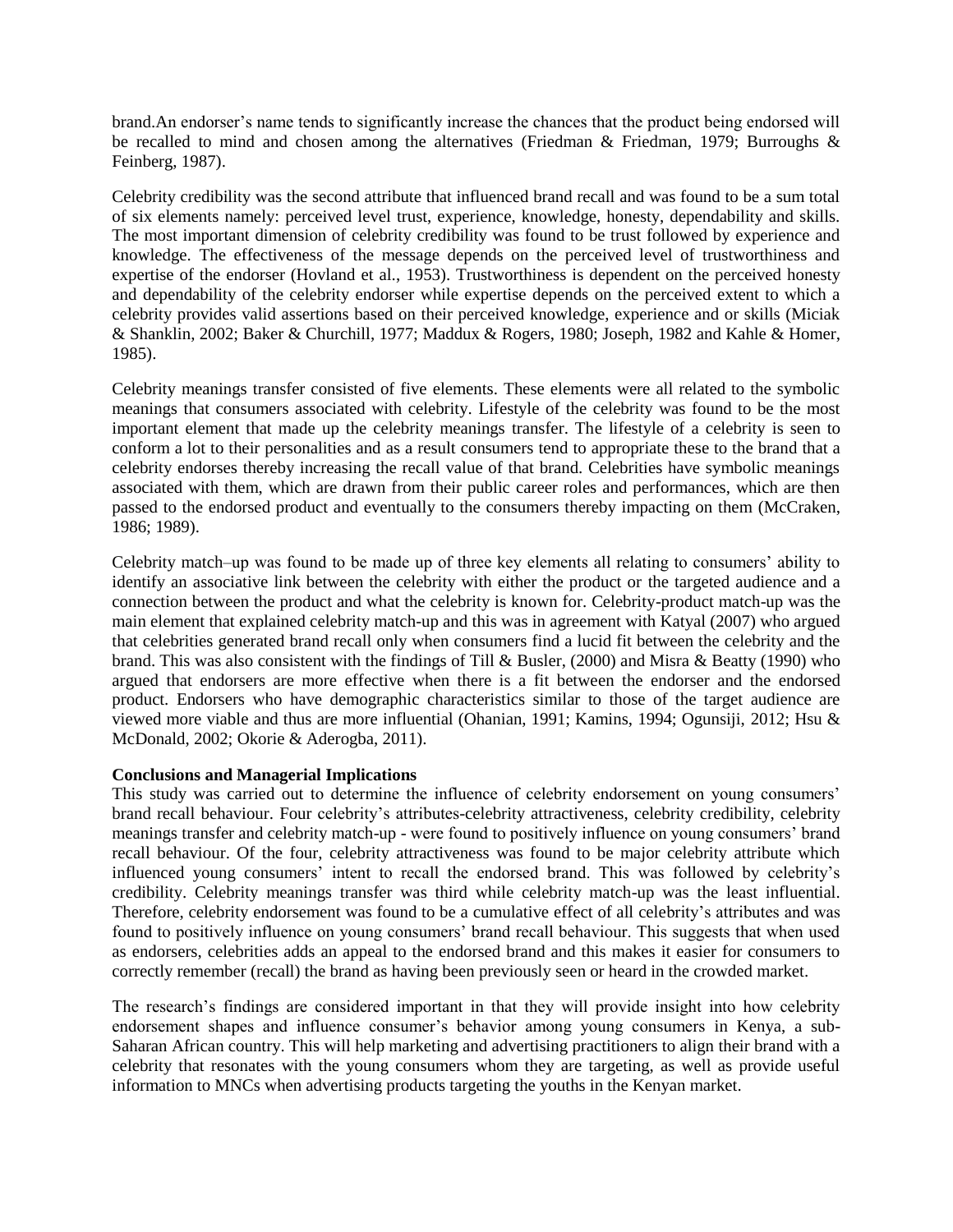#### **Limitations of the study**

The major challenge was posed by the respondents who were reluctant to finish responding to all the questions when they felt the questions were too many.

#### **Future research**

Replication of this study using alternative research design, larger samples, different age groups and in different geographic settings is suggested for cross-validation purposes. A study using more dimensions of consumer behaviour may also be carried out to provide a richer research base for researchers to compare the outcome with the results of this study.

### **References**

- Appiah, G. (2011). Celebrity endorsement in Advertising: A Case of Michael Essien as Endorser of Fanyogo. (Unplublished thesis), Regent University college of Science and Technology, Ghana.
- Ayuk, A. & Nyaseda, C. (2008). *C.F.C MODEL. The Appropriateness of Celebrity Endorsers in Developing African National: A Study of Cameroon and Kenya.*Yaoundé: AIU Press.

Baker, M. J. & G. A. Churchill Jr. (1977). The impact of physically attractive models on advertising evaluations. *Journal of Marketing Research*, 538-555.

- Blankson, C. & D. Stokes (2002). Marketing Practices in the UK Small Business Sector. *Marketing Intelligence & Planning*, 20, 49-61.
- Boon, S. D. & Lomore, C. D. (2001). Admirer-Celebrity Relationships among Young Adults Explaining Perceptions of Celebrity Influence on Identity. *Human Communication Research,* 27(3), 432-465.
- Braunstein, J. & Zhang, J. (2005). Dimensions of athlete star power associated with Generation Y sports consumption. International Journal of Sports Marketing and Sponsorship, 6(4), 242-268.
- Brierley, S. (1995). The Advertising Handbook, London: Routledge.
- Burroughs, J. W. & Feinberg, R. A. (1987). Using Response Latency to Assess Spokesperson Effectiveness. *Journal of Consumer Research*, 14 (2), 295–9.
- Clark, P.W., Martin, C. A. & Bush, A.J. (2001). The effects of role model influence on adolescents' materialism and marketplace knowledge. Journal of Marketing Theory and Practice, 9(4), 27-37.
- Creswell, J.W. (2003). *Research design: Qualitative, Quantitative, and mixed methods.* Thousand Oaks, CA.: Sage.
- Erdogan, B. Z., Baker, M. & Tagg, S. (2001). Selecting Celebrity Endorsers: The Practitioner's Perspective. Journal of Advertising Research, 41(3), 39-48.
- Erdogan, B. Z. (1999). Celebrity Endorsement: A literature review. Journal of marketing management, 15, 291-314.
- Friedman, H. & Friedman, L. (1979). Endorser effectiveness by product type. Journal of Advertising Research, 19(5), 63-71.
- Government of Kenya (GoK). (2010). Kenya Demographic and Health Survey 2008-09. Nairobi: Kenya
- Hovland, C. I., Janis, L. I. & Kelley, H. H. (1953). Communication and Persuasion, New Haven, CT: Yale University Press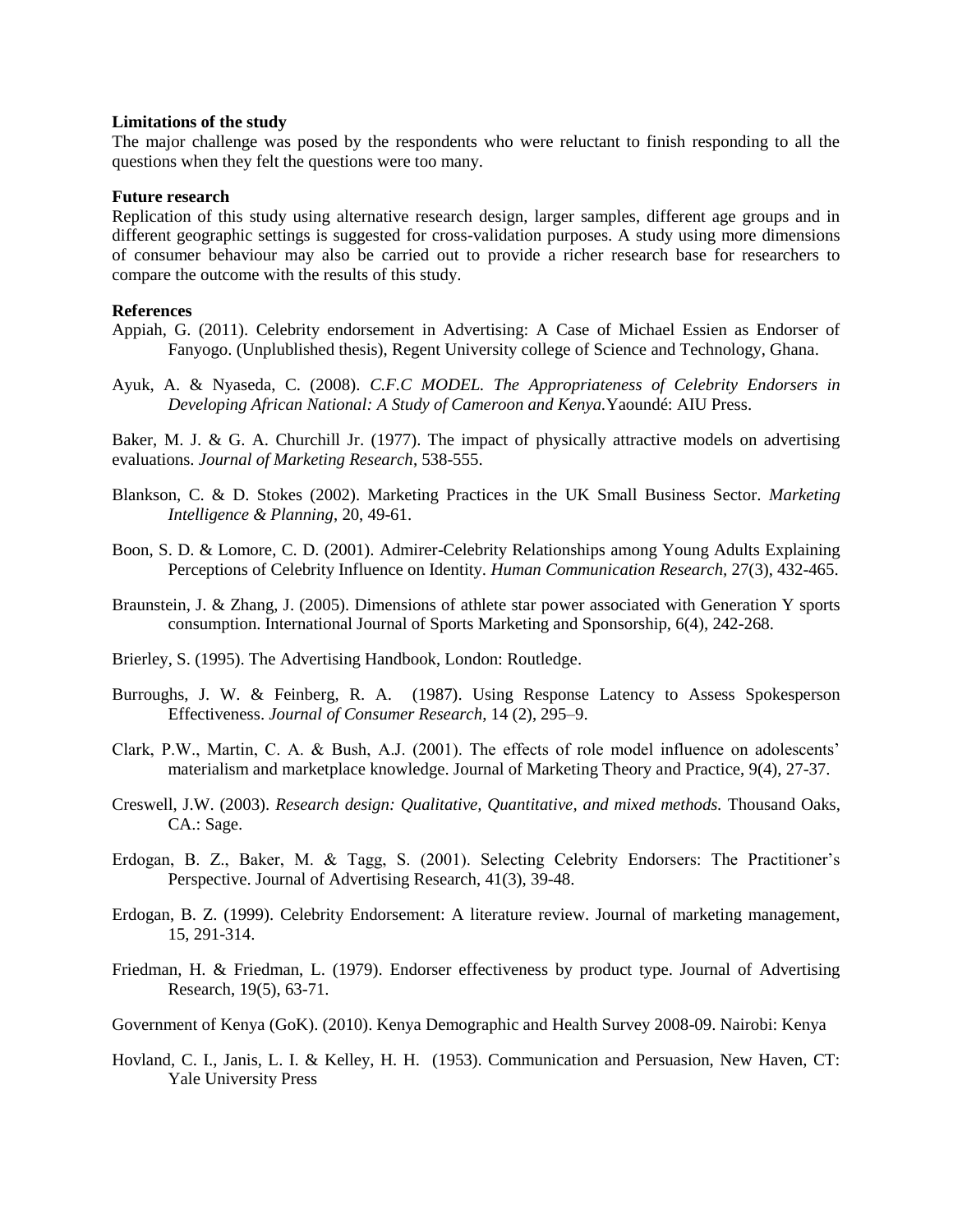- Hair, Jr. J. F., Black, W. C., Babin, B. J., Anderson, R. E. & Tatham, R. L. (2006), Multivariate Data Analysis, Pearson Prentice Hall, USA.
- Hovland, C. I. & Weiss, W. (1951). The influence of source credibility on communication effectiveness. Public Opinion Quarterly, 15, 635-650.
- Hsu, C. & McDonald, D. (2002). An examination on multiple celebrity endorsers in advertising. *Journal of Product & Brand Management,* 11(1), 19-29
- Hussey, J. & Hussey, R. (1997). Business Research: A Practical Guide for Undergraduate and Postgraduate Students, London: Macmillan Press.
- Kahle, L. B. & Homer, P. M. (1985). Physical Attractiveness of Celebrity Endorsers: A Social Adaptation Perspective, Journal of Consumer Research, 11(3), 954-61.
- Kaikati, J. G. (1987). Celebrity advertising: a review and synthesis. International Journal of Advertising, 6 (2), 93-105.
- Kamins, M. A. (1990). An Investigation into the "Match-Up" Hypothesis in Celebrity Advertising: When Beauty May Be Only Skin Deep, Journal Of Advertising, 19(1), 4-14.
- Karuku, E. (2010). BIZCOMMUNITY.com. Retrieved August 19, 2013, from http://www.bizcommunity.co.ke/Article/111/423/45404.html
- Katyal, S. (2007). Impact of Celebrity Endorsement on a Brand. Chillibreeze writer, Retrieved from www.chillibreeze.com/articles/ on 08 Dec , 2011.
- Kelman, H. C. (1961). Processes of opinion change. Public Opinion Quarterly, 25, 57-78.
- Kothari, C. (2004). *Research methodology, methods & techniques* (2nd ed.). New Delhi: Wishwa Prakashan.
- Latif, Abdul, Saleem, Salman & Abideen, Zain UL. (2011). Influence of Role Model on Pakistani Urban Teenager's Purchase Behavior. European Journal of Economics, Finance and Administrative Sciences, 31, 7-16.
- Laurent, G., Kapferer, J. & Roussel, F. (1995). The underlying structure of brand awareness scores. Marketing Science, 14, 170-179.
- Maddux, J. & Rogers, R. (1980). Effects of Source Expertness, Physical Attractiveness and Supporting Arguments of Persuasion: A Case of Brains over Beauty. *Journal of Personality and Social Psychology* 39, 235-244.
- Malhotra, N. & Birks, D. (2007). Marketing Research: An Applied Approach, Prentice Hall, London.
- Martin, C. A. & Bush, A. J. (2000). Do role models influence teenagers purchase intentions and behaviour. Journal of Consumer Marketing, 17(5), 441-54.
- McCracken, G. (1989). Who is the celebrity Endorser? Cultural Foundations of the Endorsement Process. Journal of Consumer Research, 16(3), 310-321.
- McGuire, W. J. (1968). Personality and attitude change: An information-processing theory. Psychological foundations of attitudes, 171-196.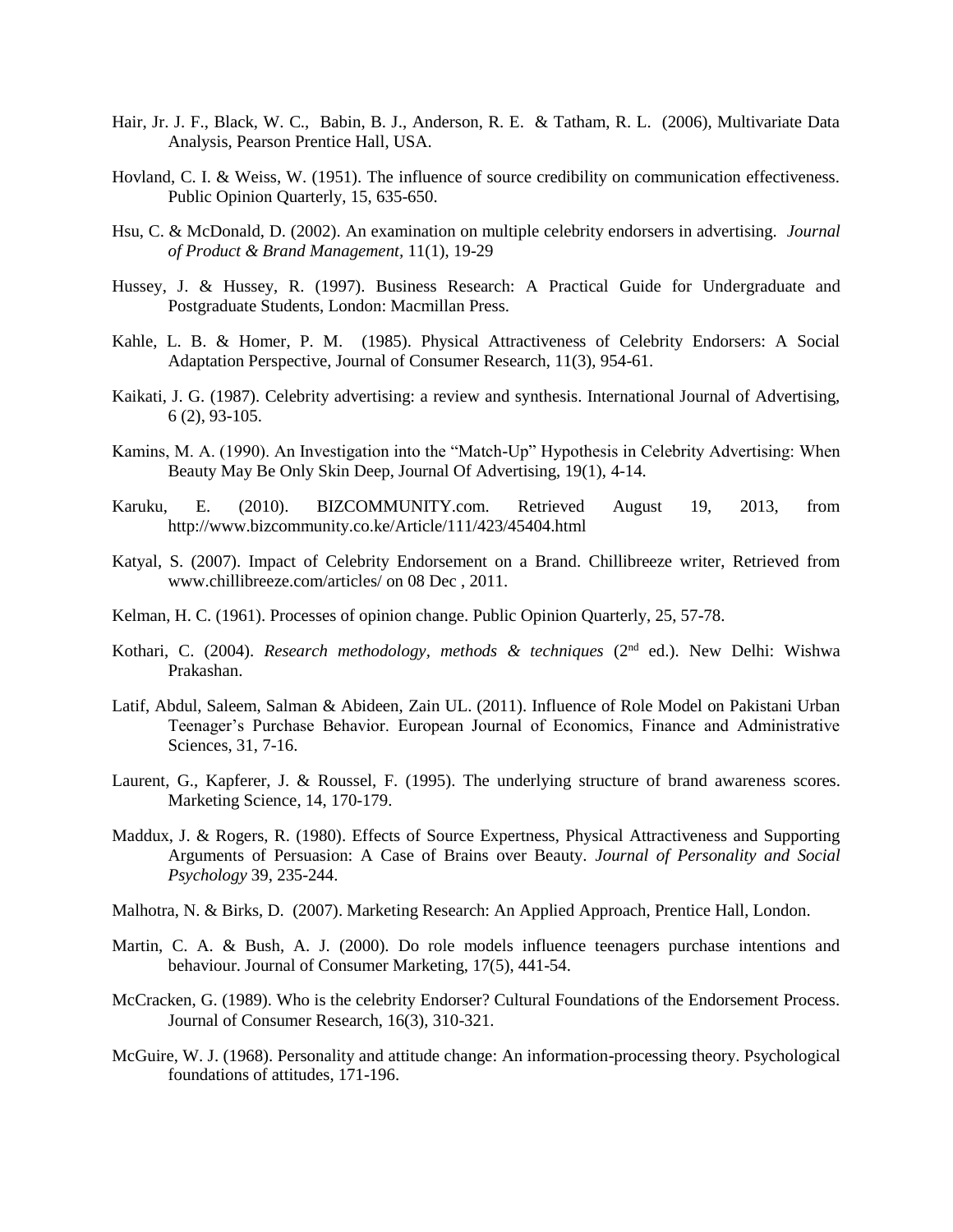- Meenaghan, T. (1995). The role of advertising in brand image development. *Journal of Product & Brand Management,* 4(4), 23-34.
- Menon, K. (2001). Celebrity Advertising: An Assessment of Its Relative Effectiveness.Management. International Journal of Business and Social Science, 3 (6).
- Miciak, A. R. & Shanklin, W. L. (1994). Choosing celebrity endorsers. Marketing Management, 3(3), 50- 60.
- Misra, S. & Beatty, S. E. (1990). Celebrity spokesperson and brand congruence. Journal of Business Research, 21, 159–173.
- Nairobi City. (2010). Nairobi: Living in Nairobi.
- Ogunsiji, S. (2012). The Impact of Celebrity Endorsement on Strategic Brand Management. International Journal of Business and Social Science, 3(6).
- Ohanian, R. (1991). The Impact of Celebrity Spokespersons' Perceived Image on Consumers' Intention to Purchase. Journal of Advertising Research, 2, 46-54.
- Ohanian, R. (1990). Construction and Validation of a Scale to Measure Celebrity Endorsers' Perceived Expertise, Trustworthiness and Attractiveness. Journal of Advertising, 19, 39 – 52.
- Okorie, N. & Aderogba, A. (2011). The role of celebrity advertising on brand patronage. International Journal of Reseach in Computer Application and Management, 1(1), 27-34.
- Petty, R. E., Cacioppo, J. T. & Schumann, D. (1983), Central and Peripheral Routes to Advertising Effectiveness: The Moderating Role of Involvement, Journal of Consumer Research, 10 (9), 135- 46.
- Pornpitakpan, C. (2003). The Effect of Celebrity Endorsers' Perceived Credibility on Product Purchase Intention: The Case of Singaporeans. Journal of International Consumer Marketing, 16(2), 55-74.
- Pornpitakpan, C. (2004). The persuasiveness of source credibility: A critical review of five decades' evidence. Journal of Applied Social Psychology, 34(2), 243–281.
- Pringle, H. & Binet, L. (2005). How marketers can use celebrities to sell more effectively. Journal of Consumer Behaviour, 4(3), 201-214.
- Rodriguez, K. P. (2008). Apparel Brand Endorsers and their Effects on Purchase Intentions: A Study of Phillipines Consumers. Phillipines Management Review, 15, 83-99
- Roy, S. (2006). An exploratory study in celebrity Endorsements. Journal of creative communications, 1(2).
- Solomon, M. R. (2009). Consumer Behaviour: Buying, Having, and Being, (8thed.). Upper Saddle River Pearson Education, Inc.: Prentice Hall.
- Spry, A., Pappn, R., & Cornwell, T. (2011). Celebrity endorsement, brand credibilty and brand equity. European Journal of Marketing, 45(6), 882-909.
- Taylor, C. & Stern, B. (1997). Asian-Americans: Television advertising and the "model minority" stereotype. *Journal of Advertising,* 26 (2), 47-61.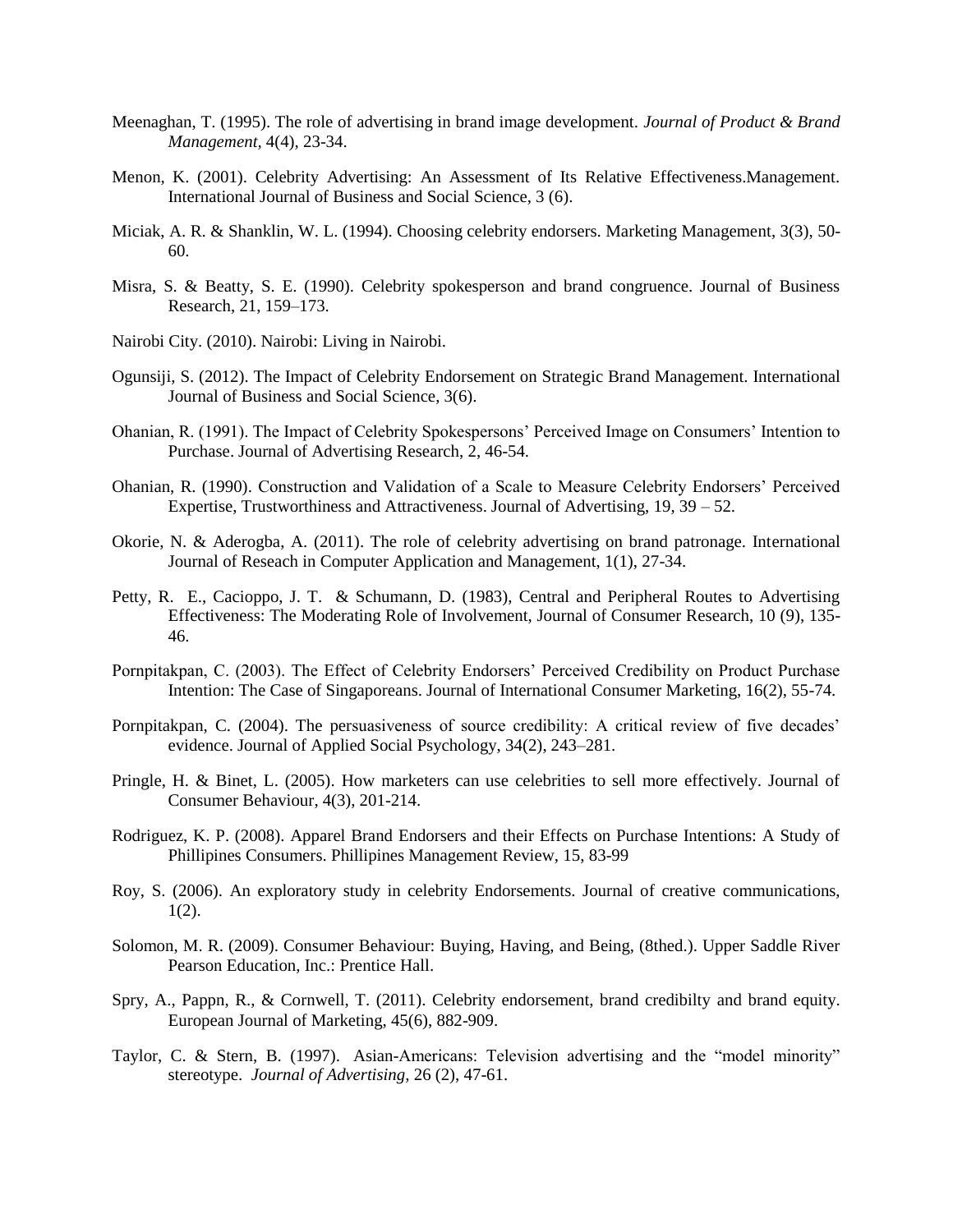Till, B. D. & Busler, M. (1998). Matching products with endorsers: attractiveness versus expertise. The Journal of Consumer Marketing, 15, 576.

# **Appendix**

### **Table I: Total Variance Explained**

| Component      | Initial Eigen values |               |              | <b>Extraction Sums of Squared Loadings</b> |  |
|----------------|----------------------|---------------|--------------|--------------------------------------------|--|
|                | Total                | % of Variance | Cumulative % | Cumulative %                               |  |
| 1              | 4.663                | 23.316        | 23.316       | 15.634                                     |  |
| $\overline{2}$ | 3.405                | 17.026        | 40.341       | 31.255                                     |  |
| $\overline{3}$ | 1.843                | 9.213         | 49.554       | 45.039                                     |  |
| $\overline{4}$ | 1.519                | 7.595         | 57.149       | 57.149                                     |  |
| $\bullet$      |                      |               |              |                                            |  |
| 21             | .095                 | .454          | 100.000      |                                            |  |

# **Table II: Respondents' Information**

| <b>Characteristics</b> | Category          | Frequency       | Percent |  |
|------------------------|-------------------|-----------------|---------|--|
| Gender                 | Male              | 81              | 48.5%   |  |
|                        | Female            | 86              | 51.5%   |  |
|                        | 18-20years        | 42              | 25.1%   |  |
| Age                    | $21-24$ years     | 35              | 21.0%   |  |
|                        | $25-29$ years     | 61              | 35.5%   |  |
|                        | 30-34 years       | 29              | 17.4%   |  |
|                        | Primary           | 11              | 6.3%    |  |
| <b>Education</b>       | Secondary         | 36              | 20.7%   |  |
|                        | College           | 71              | 40.8%   |  |
|                        | University        | 56              | 32.2%   |  |
|                        | Less than 5000    | $\overline{52}$ | 29.9%   |  |
|                        | 5000-10000        | 23              | 13.2%   |  |
| Income (Ksh)           | 10001-20000       | $20\,$          | 11.5%   |  |
|                        | 20001-30000       | 20              | 11.5%   |  |
|                        | 30001-40000       | $\overline{39}$ | 22.4%   |  |
|                        | 40001-50000       | 13              | 7.5%    |  |
|                        | <b>Over 50000</b> | $\overline{7}$  | 4.0%    |  |
|                        | Self-employed     | $22\,$          | 12.6%   |  |